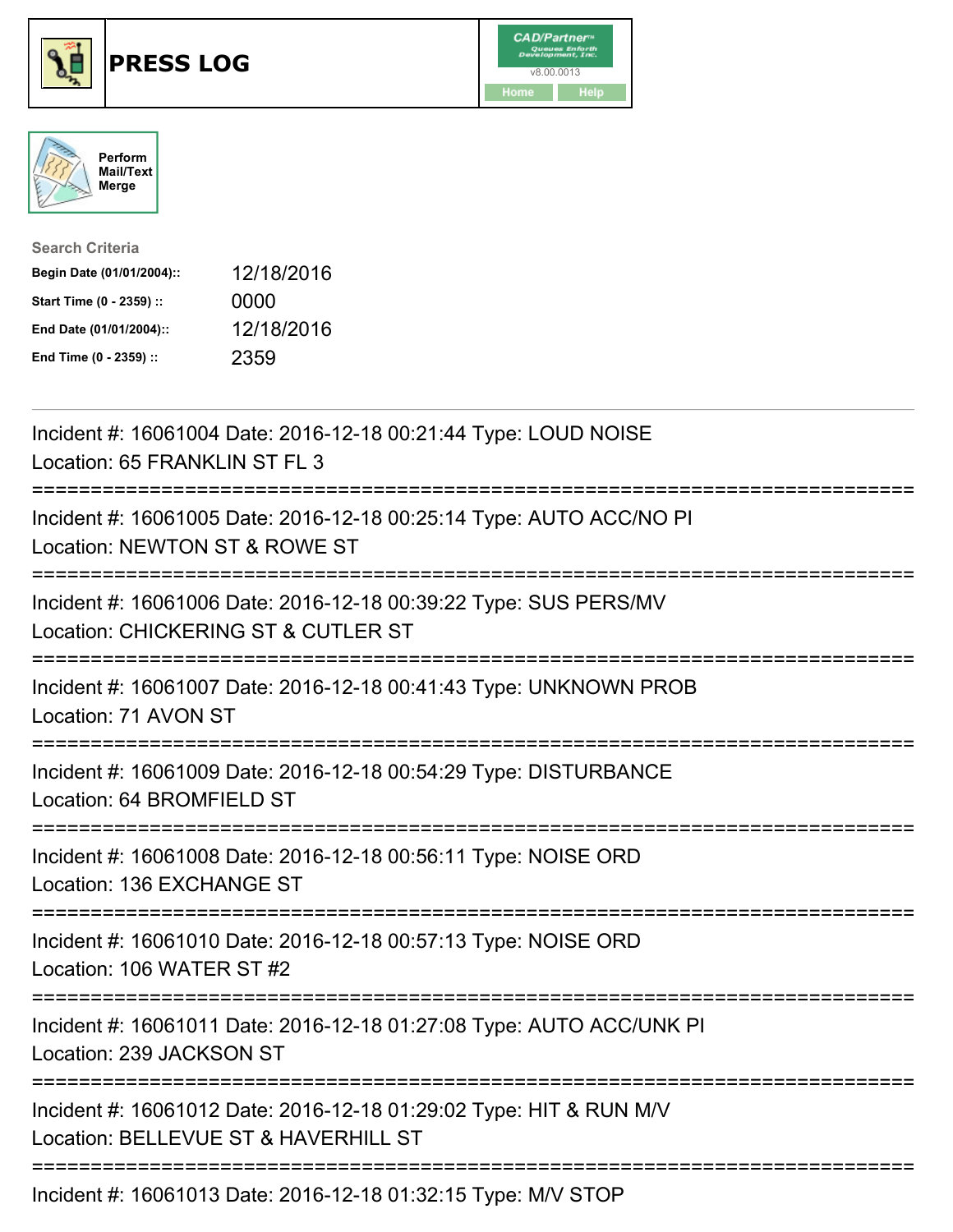| Location: COMMON ST & HAMPSHIRE ST                                                                                                          |
|---------------------------------------------------------------------------------------------------------------------------------------------|
| Incident #: 16061014 Date: 2016-12-18 01:33:42 Type: NOISE ORD<br>Location: 17 KENWOOD PL #2-3                                              |
| Incident #: 16061015 Date: 2016-12-18 01:43:14 Type: M/V STOP<br>Location: CAMBRIDGE ST & S UNION ST                                        |
| Incident #: 16061016 Date: 2016-12-18 01:48:31 Type: M/V STOP<br>Location: LAWRENCE ST & PARK ST                                            |
| Incident #: 16061017 Date: 2016-12-18 01:51:20 Type: BUILDING CHK<br>Location: TONY'S CONVENIENCE / 191 PARKER ST                           |
| Incident #: 16061018 Date: 2016-12-18 01:51:20 Type: M/V STOP<br>Location: AMES ST & LOWELL ST                                              |
| ----------------------<br>Incident #: 16061020 Date: 2016-12-18 01:51:27 Type: BUILDING CHK<br>Location: ESTRELLA MARKET / 155 ARLINGTON ST |
| Incident #: 16061019 Date: 2016-12-18 01:54:49 Type: M/V STOP<br>Location: MERRIMACK ST & S BROADWAY                                        |
| Incident #: 16061021 Date: 2016-12-18 01:55:17 Type: M/V STOP<br>Location: JACKSON ST & METHUEN ST                                          |
| Incident #: 16061022 Date: 2016-12-18 01:59:15 Type: M/V STOP<br>Location: BROADWAY & PARK ST                                               |
| Incident #: 16061023 Date: 2016-12-18 02:08:29 Type: NOISE ORD<br>Location: 118 BROOKFIELD ST                                               |
| Incident #: 16061024 Date: 2016-12-18 02:12:36 Type: NOISE ORD<br>Location: 93 RAILROAD ST FL 1                                             |
| Incident #: 16061025 Date: 2016-12-18 02:13:10 Type: NOISE ORD<br>Location: 23 ALDER ST FL 3                                                |
| Incident #: 16061026 Date: 2016-12-18 02:15:42 Type: SPECIAL CHECK<br>Location: 550 BROADWAY                                                |
| Incident #: 16061027 Date: 2016-12-18 02:23:15 Type: HIT & RUN M/V                                                                          |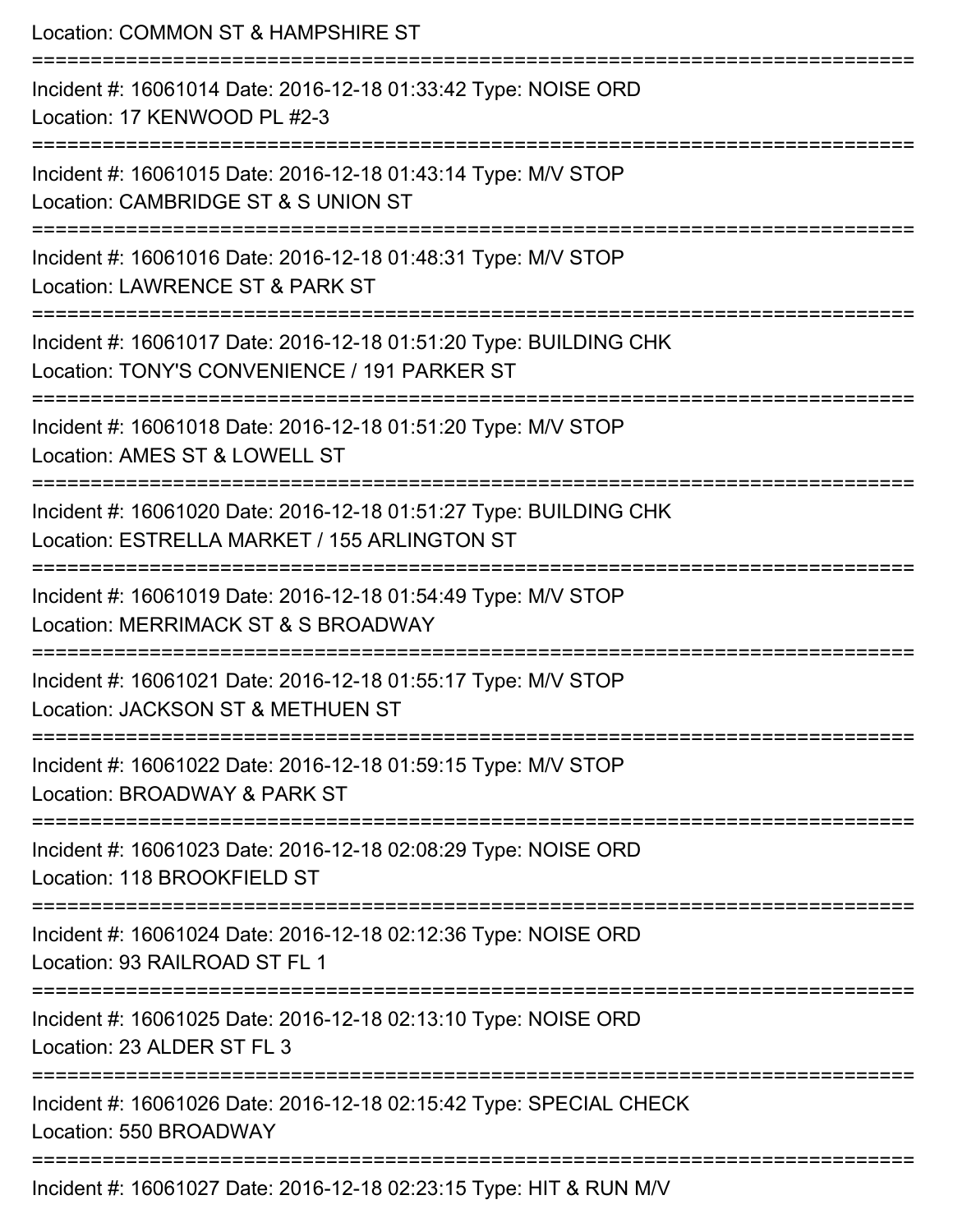| Incident #: 16061028 Date: 2016-12-18 02:24:47 Type: TOW OF M/V<br>Location: SHEEHAN'S TOWING SERVICE / 27 LAWRENCE ST |
|------------------------------------------------------------------------------------------------------------------------|
| Incident #: 16061029 Date: 2016-12-18 02:25:58 Type: M/V STOP<br>Location: CROSS & TREMONT                             |
| Incident #: 16061030 Date: 2016-12-18 02:27:00 Type: ALARM/BURG<br>Location: METRO PCS / 160 BROADWAY                  |
| Incident #: 16061031 Date: 2016-12-18 02:28:24 Type: ALARM/BURG<br>Location: MARIA ALCANTARA / 530 BROADWAY            |
| Incident #: 16061032 Date: 2016-12-18 02:35:37 Type: M/V STOP<br>Location: FRANKLIN ST & LOWELL ST                     |
| Incident #: 16061033 Date: 2016-12-18 02:36:06 Type: M/V STOP<br>Location: KENNETH ST & S BROADWAY                     |
| Incident #: 16061034 Date: 2016-12-18 02:37:18 Type: A&B D/W/ PROG<br>Location: 11 BERKELEY CT                         |
| Incident #: 16061035 Date: 2016-12-18 02:37:38 Type: NOISE ORD<br>Location: 69 STEARNS AV FL 3                         |
| Incident #: 16061036 Date: 2016-12-18 02:41:43 Type: NOISE ORD<br>Location: 274 E HAVERHILL ST #11                     |
| Incident #: 16061037 Date: 2016-12-18 02:42:28 Type: M/V STOP<br>Location: 320 S BROADWAY                              |
| Incident #: 16061038 Date: 2016-12-18 03:11:15 Type: FIGHT<br>Location: 11 TRENTON ST                                  |
| Incident #: 16061039 Date: 2016-12-18 03:17:04 Type: M/V STOP<br>Location: AVON ST & BRUCE ST                          |
| Incident #: 16061040 Date: 2016-12-18 03:21:45 Type: M/V STOP<br><b>Location: CAMDEN ST</b>                            |
| Incident #: 16061041 Date: 2016-12-18 03:28:40 Type: NOISE ORD                                                         |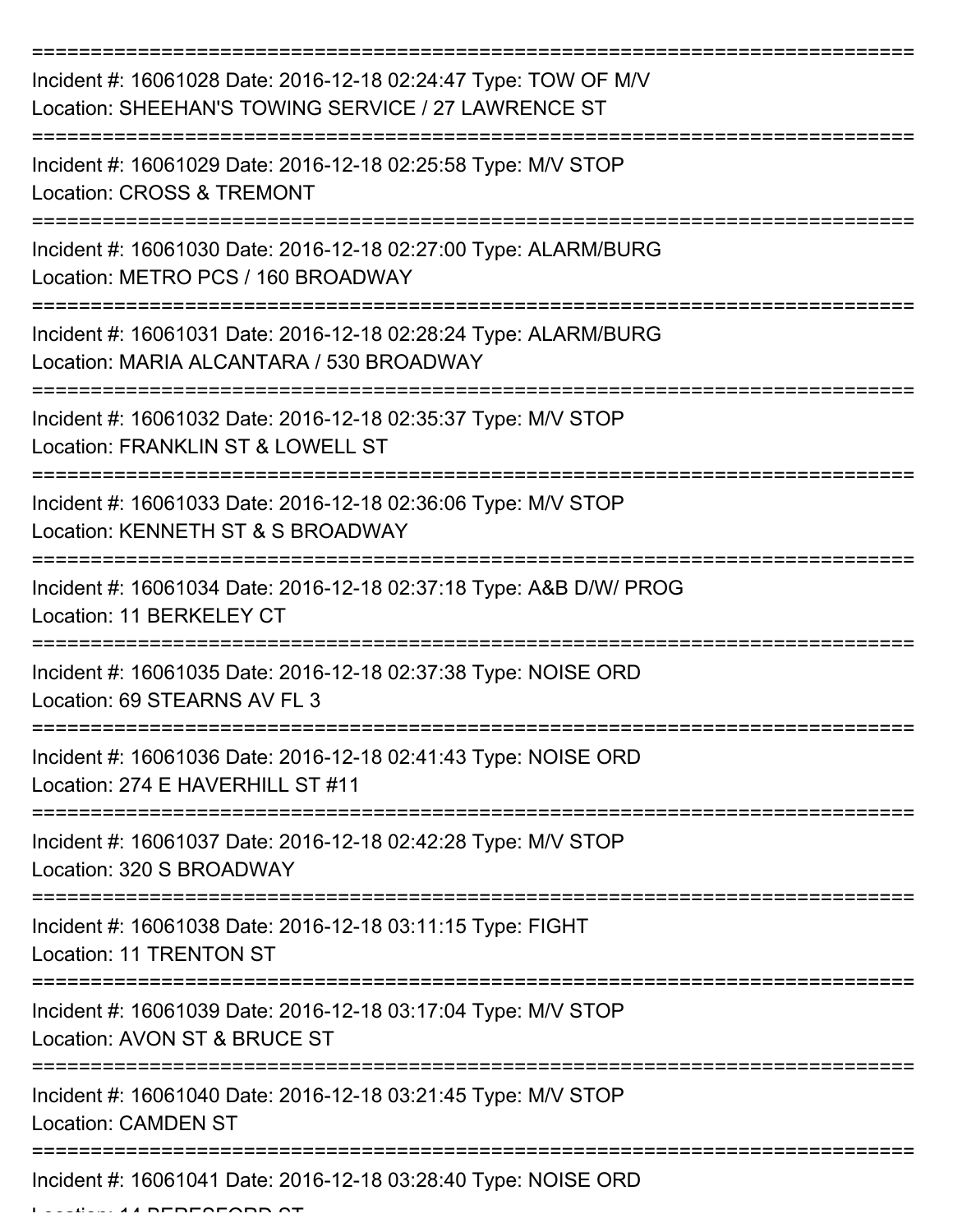| Incident #: 16061042 Date: 2016-12-18 03:31:56 Type: GENERAL SERV<br>Location: 3 NEWTON ST                             |
|------------------------------------------------------------------------------------------------------------------------|
| Incident #: 16061043 Date: 2016-12-18 03:56:26 Type: AMBULANCE ASSSI<br>Location: 189 MAPLE ST #8L                     |
| Incident #: 16061044 Date: 2016-12-18 04:11:10 Type: SPECIAL CHECK<br>Location: 600 BROADWAY                           |
| Incident #: 16061045 Date: 2016-12-18 04:12:59 Type: BUILDING CHK<br>Location: HIDALGO AUTO ACCESSORIES / 402 BROADWAY |
| Incident #: 16061046 Date: 2016-12-18 04:16:33 Type: SPECIAL CHECK<br>Location: 50 FOREST ST                           |
| Incident #: 16061047 Date: 2016-12-18 04:20:09 Type: M/V STOP<br>Location: CRESCENT ST & HAVERHILL ST                  |
| Incident #: 16061048 Date: 2016-12-18 04:26:16 Type: NOISE ORD<br>Location: 435 S BROADWAY                             |
| Incident #: 16061050 Date: 2016-12-18 04:34:38 Type: CK WELL BEING<br>Location: 245 BRUCE ST #2                        |
| Incident #: 16061049 Date: 2016-12-18 04:34:59 Type: M/V STOP<br>Location: HAVERHILL ST & WEST ST                      |
| Incident #: 16061051 Date: 2016-12-18 04:39:12 Type: NOISE ORD<br>Location: 435 S BROADWAY FL 1                        |
| Incident #: 16061052 Date: 2016-12-18 05:10:43 Type: CK WELL BEING<br>Location: 63 WARREN ST                           |
| Incident #: 16061053 Date: 2016-12-18 05:45:14 Type: ASSIST FIRE<br>Location: 28 SPRINGFIELD ST FL 1                   |
| Incident #: 16061054 Date: 2016-12-18 06:14:10 Type: ALARM/MV<br>Location: TOWED / 88 BEACON ST                        |
| Incident #: 16061055 Date: 2016-12-18 06:18:55 Type: SHOTS FIRED                                                       |

Location: 19 MELDOCE CT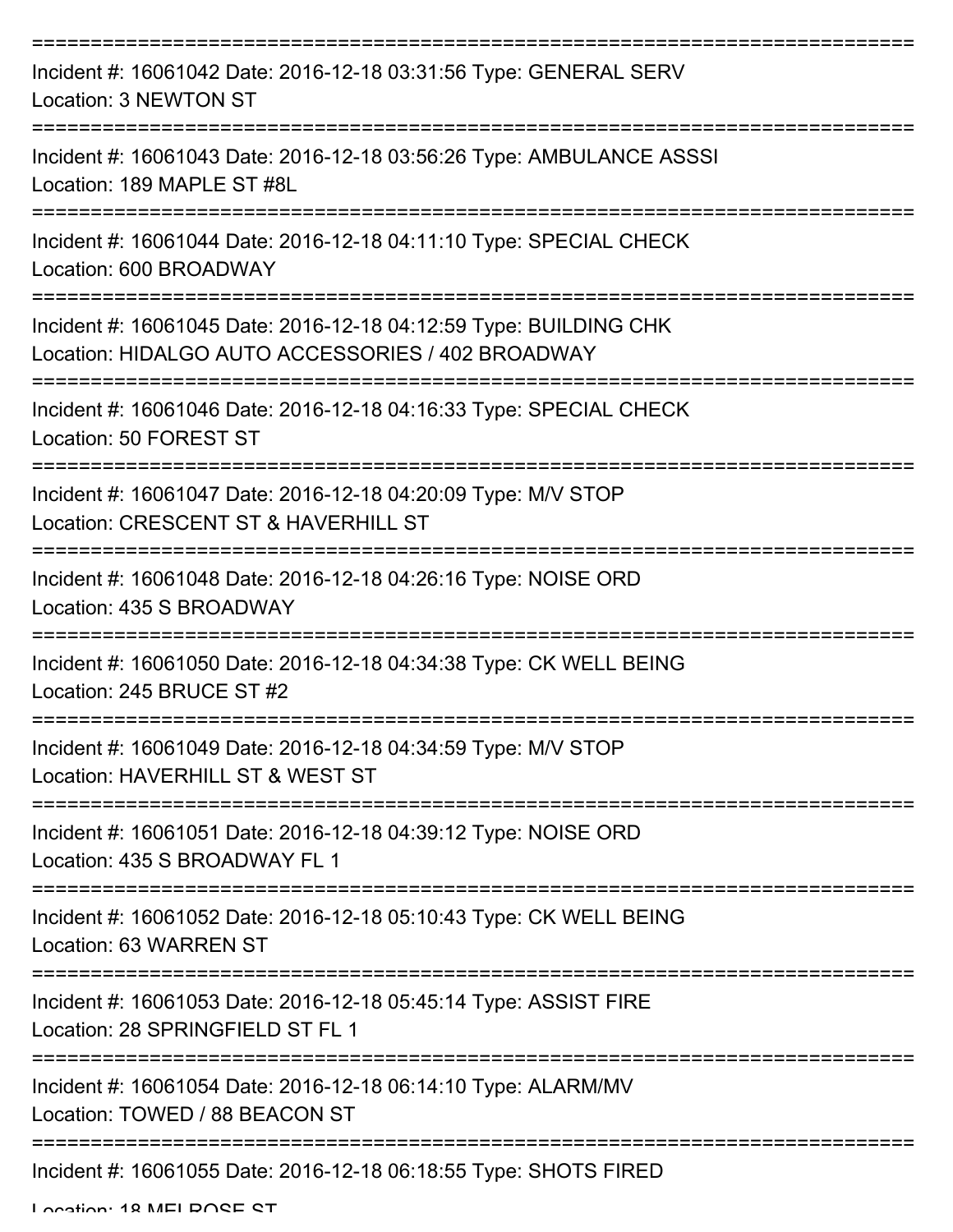| Incident #: 16061056 Date: 2016-12-18 06:59:25 Type: CK WELL BEING<br>Location: 208 CARLETON ST                 |
|-----------------------------------------------------------------------------------------------------------------|
| Incident #: 16061057 Date: 2016-12-18 07:20:20 Type: SPECIAL CHECK<br>Location: SEVEN ELEVEN / 370 BROADWAY     |
| Incident #: 16061058 Date: 2016-12-18 07:22:23 Type: SPECIAL CHECK<br>Location: SAM'S FOOD STORE / 389 BROADWAY |
| Incident #: 16061059 Date: 2016-12-18 07:30:04 Type: SPECIAL CHECK<br>Location: 600 BROADWAY                    |
| Incident #: 16061060 Date: 2016-12-18 07:38:57 Type: TRESPASSING<br>Location: APPLETON ST & METHUEN ST          |
| Incident #: 16061061 Date: 2016-12-18 07:43:18 Type: BUILDING CHK<br>Location: 205 BROADWAY                     |
| Incident #: 16061062 Date: 2016-12-18 07:53:17 Type: BUILDING CHK<br>Location: MCDONALDS / 50 BROADWAY          |
| Incident #: 16061063 Date: 2016-12-18 07:59:06 Type: BUILDING CHK<br>Location: SEVEN ELEVEN / 370 BROADWAY      |
| Incident #: 16061064 Date: 2016-12-18 08:25:23 Type: A&B D/W PAST<br>Location: 2 PLISCH WY                      |
| ================<br>Incident #: 16061065 Date: 2016-12-18 09:14:48 Type: FRAUD<br>Location: 500 S UNION ST      |
| Incident #: 16061066 Date: 2016-12-18 09:26:42 Type: MV/BLOCKING<br>Location: 67A BEACON ST                     |
| Incident #: 16061067 Date: 2016-12-18 09:47:26 Type: RECOV/STOL/MV<br>Location: OREGON AV & TOWER HILL ST       |
| Incident #: 16061068 Date: 2016-12-18 09:54:37 Type: NOTIFICATION<br>Location: 30 PLEASANT TER                  |
| Incident #: 16061069 Date: 2016-12-18 10:04:23 Type: M/V STOP<br>Location: FRANKLIN ST & LOWELL ST              |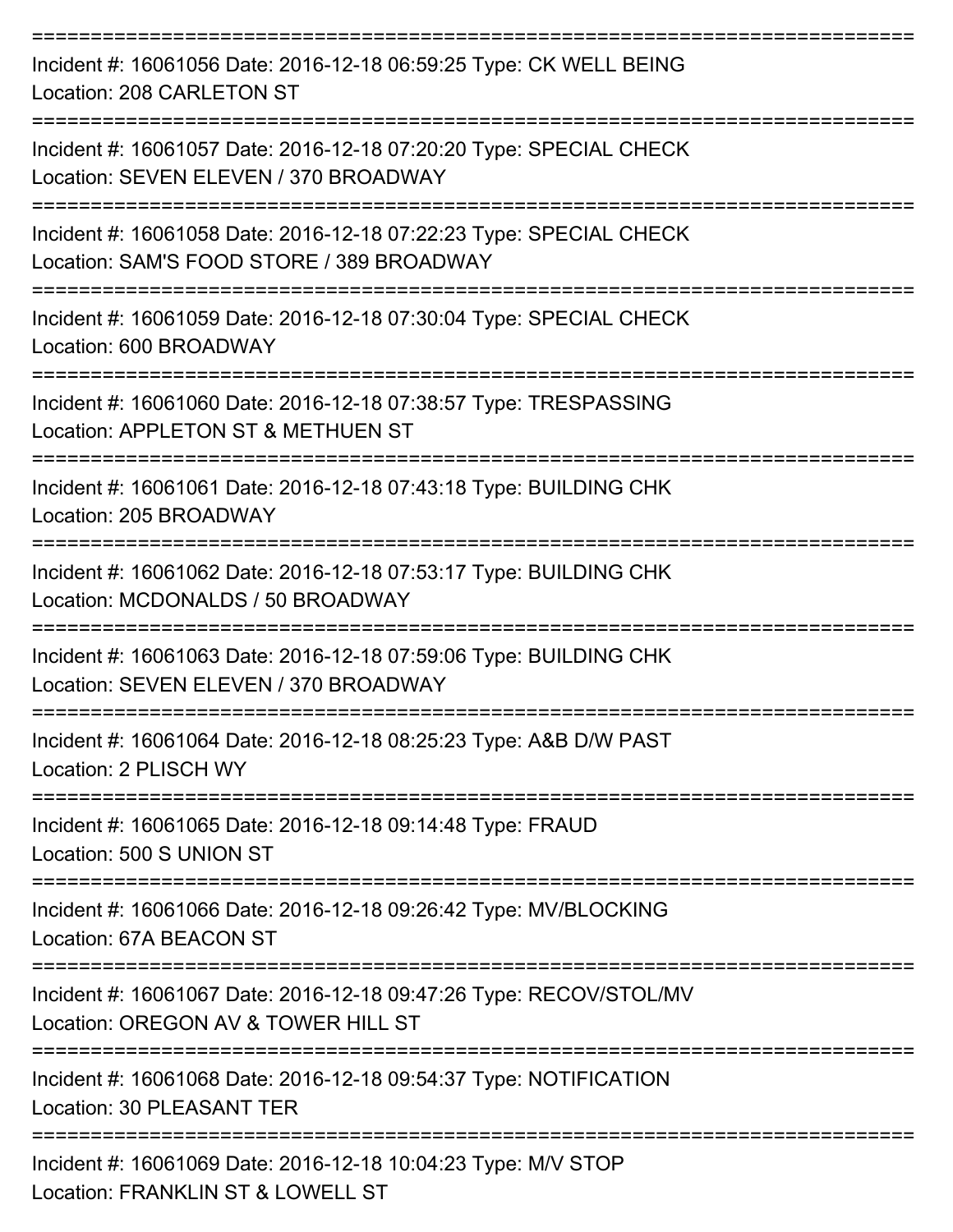| Incident #: 16061070 Date: 2016-12-18 10:14:29 Type: INVEST CONT<br>Location: DENNYS / 160 WINTHROP AV                              |
|-------------------------------------------------------------------------------------------------------------------------------------|
| Incident #: 16061071 Date: 2016-12-18 10:23:57 Type: ALARM/HOLD<br>Location: 142 MARGIN ST                                          |
| Incident #: 16061072 Date: 2016-12-18 10:27:17 Type: ALARM/BURG<br>Location: BULLDOG UNLIMITED / 620 ESSEX ST<br>================== |
| Incident #: 16061079 Date: 2016-12-18 10:30:02 Type: MISSING PERS<br>Location: 23 BROOK ST FL 3                                     |
| Incident #: 16061073 Date: 2016-12-18 10:39:27 Type: LOUD NOISE<br>Location: 75 AVON ST                                             |
| Incident #: 16061074 Date: 2016-12-18 10:40:18 Type: M/V STOP<br><b>Location: S UNION ST</b>                                        |
| Incident #: 16061075 Date: 2016-12-18 10:42:36 Type: M/V STOP<br>Location: BROADWAY & CONCORD ST                                    |
| Incident #: 16061076 Date: 2016-12-18 10:43:55 Type: M/V STOP<br>Location: 205 BROADWAY                                             |
| Incident #: 16061077 Date: 2016-12-18 10:57:00 Type: M/V STOP<br>Location: TREMONT ST & WEST ST                                     |
| Incident #: 16061078 Date: 2016-12-18 10:57:35 Type: ALARM/BURG<br>Location: 48 CHICKERING ST                                       |
| Incident #: 16061080 Date: 2016-12-18 11:02:09 Type: M/V STOP<br>Location: PEARL ST & TOWER HILL ST                                 |
| Incident #: 16061081 Date: 2016-12-18 11:35:41 Type: UNWANTEDGUEST<br>Location: 362 ESSEX ST                                        |
| Incident #: 16061082 Date: 2016-12-18 11:38:29 Type: M/V STOP<br>Location: BROADWAY & TREMONT ST                                    |
| Incident #: 16061083 Date: 2016-12-18 11:42:36 Type: UNWANTEDGUEST<br>Location: 248 BROADWAY                                        |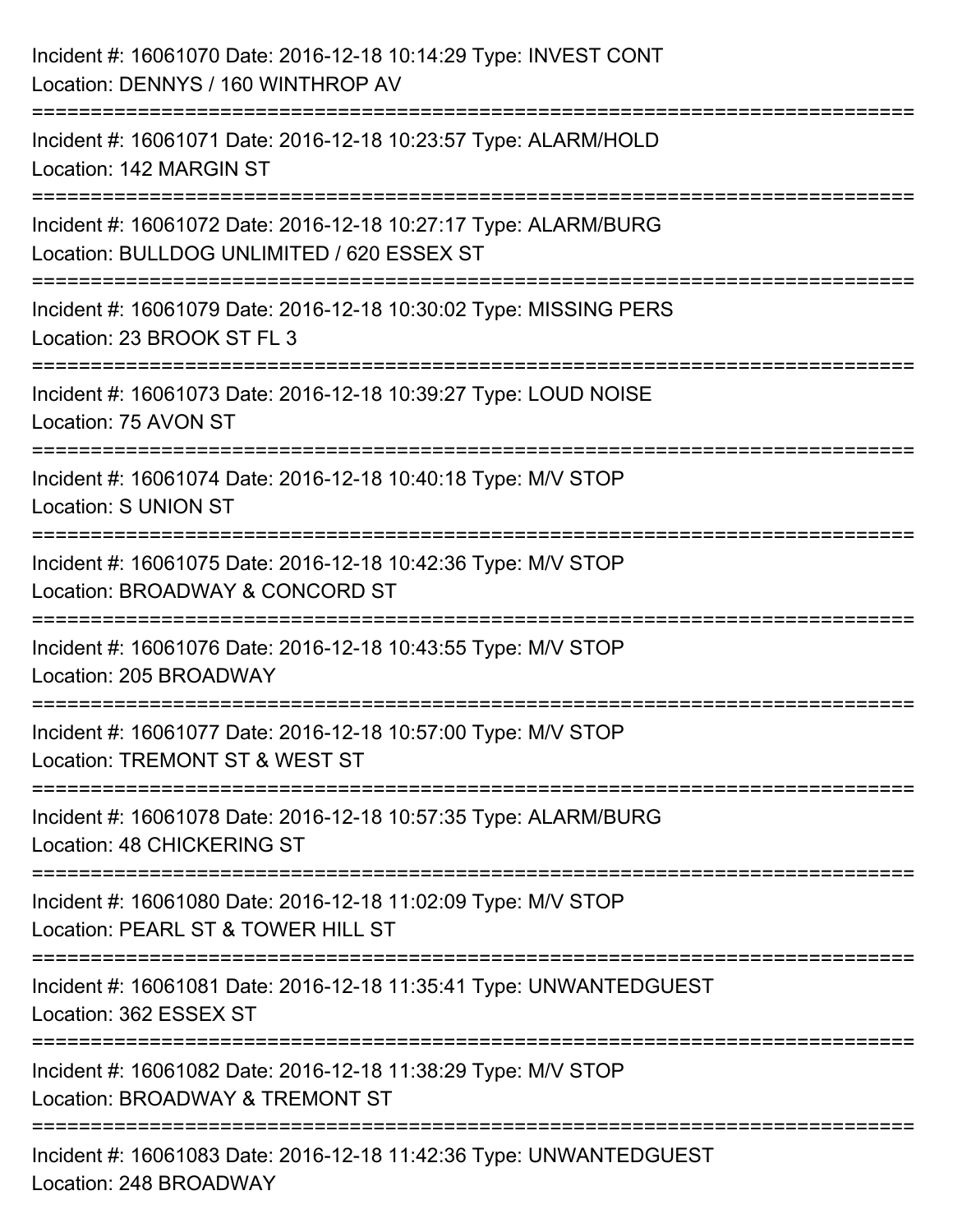| Incident #: 16061084 Date: 2016-12-18 11:45:52 Type: DOMESTIC/PROG<br>Location: 68 BOWDOIN ST FL 1ST                                                   |
|--------------------------------------------------------------------------------------------------------------------------------------------------------|
| Incident #: 16061085 Date: 2016-12-18 11:47:08 Type: TRESPASSING<br>Location: TARBOX SCHOOL / 59 ALDER ST                                              |
| Incident #: 16061086 Date: 2016-12-18 11:52:23 Type: NOTIFICATION<br>Location: 15 STATE ST                                                             |
| Incident #: 16061087 Date: 2016-12-18 11:58:47 Type: AUTO ACC/NO PI<br>Location: BROADWAY & HAVERHILL ST                                               |
| Incident #: 16061088 Date: 2016-12-18 12:11:28 Type: INVEST CONT<br>Location: 202 CYPRESS AV<br>=================================<br>================= |
| Incident #: 16061089 Date: 2016-12-18 12:22:36 Type: M/V STOP<br>Location: S UNION ST & SALEM ST                                                       |
| Incident #: 16061090 Date: 2016-12-18 12:27:31 Type: DISTURBANCE<br>Location: 7 FOREST ST                                                              |
| Incident #: 16061091 Date: 2016-12-18 12:31:31 Type: AUTO ACC/NO PI<br>Location: E SYLVESTER ST & SOUTH ST                                             |
| Incident #: 16061092 Date: 2016-12-18 12:33:29 Type: AUTO ACC/NO PI<br>Location: 61 WARREN ST                                                          |
| Incident #: 16061093 Date: 2016-12-18 13:09:42 Type: GENERAL SERV<br>Location: ANDOVER ST & BALLARD RD                                                 |
| Incident #: 16061094 Date: 2016-12-18 13:20:12 Type: STOLEN PROP<br>Location: 69 W LAUREL ST                                                           |
| Incident #: 16061095 Date: 2016-12-18 13:31:42 Type: DISTURBANCE<br>Location: 85 MANCHESTER ST                                                         |
| Incident #: 16061096 Date: 2016-12-18 13:48:41 Type: INVEST CONT<br>Location: 55 JUNIPER ST                                                            |
| Incident #: 16061097 Date: 2016-12-18 13:51:36 Type: MAL DAMAGE<br>Location: 45 AVON ST                                                                |

===========================================================================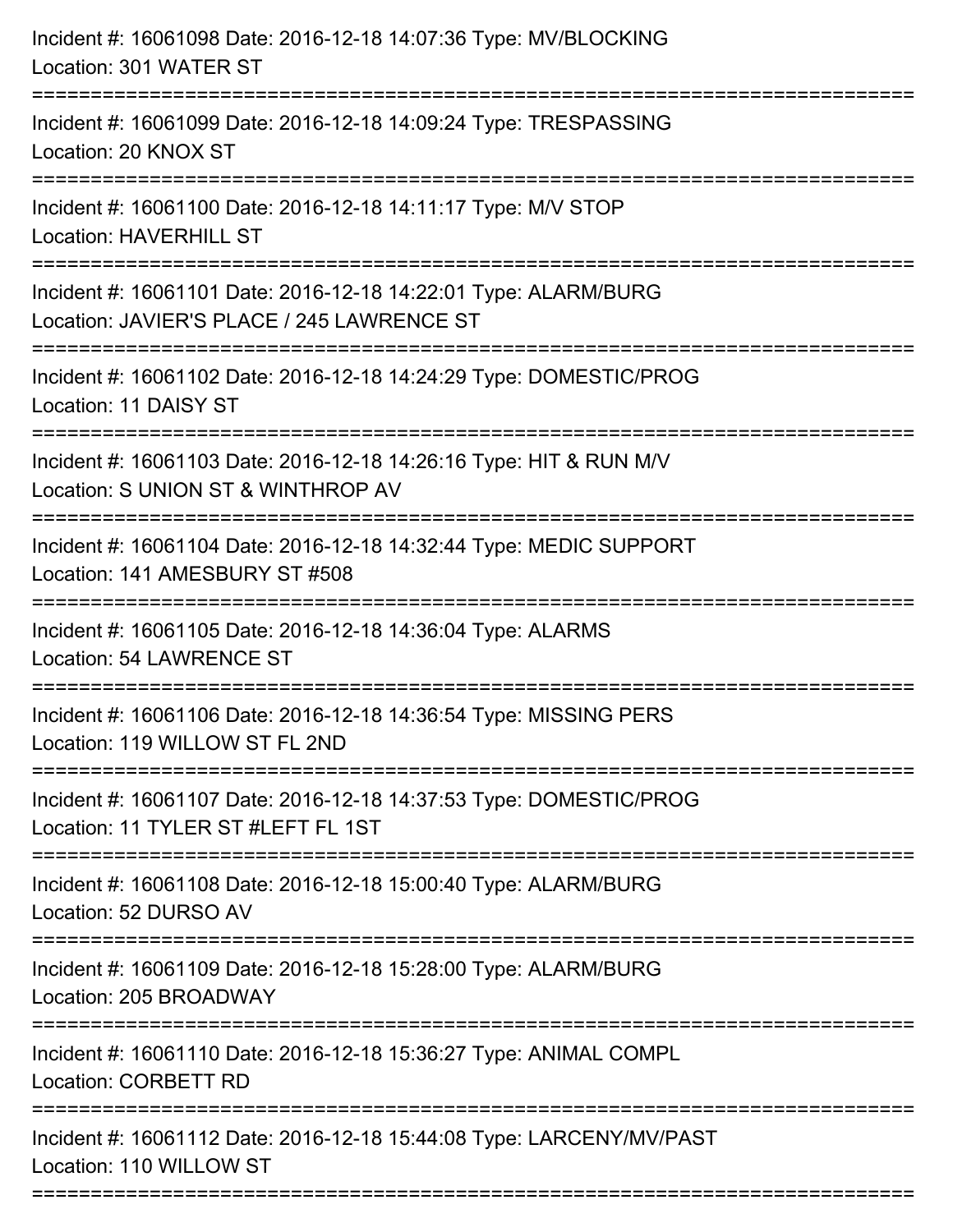Location: AMESBURY ST & LOWELL ST =========================================================================== Incident #: 16061113 Date: 2016-12-18 15:54:55 Type: M/V STOP Location: BROOKFIELD ST & FARLEY ST =========================================================================== Incident #: 16061114 Date: 2016-12-18 15:55:01 Type: MEDIC SUPPORT Location: 30 GROTON ST #306 FL 3 =========================================================================== Incident #: 16061115 Date: 2016-12-18 16:04:21 Type: M/V STOP Location: 24 EASTON ST =========================================================================== Incident #: 16061116 Date: 2016-12-18 16:33:05 Type: SHOPLIFTING Location: 700 ESSEX ST =========================================================================== Incident #: 16061117 Date: 2016-12-18 16:33:26 Type: DRUG OVERDOSE Location: 238 HAVERHILL ST FL 1ST =========================================================================== Incident #: 16061118 Date: 2016-12-18 16:38:09 Type: LARCENY/MV/PAST Location: 86 AVON ST FL 1 =========================================================================== Incident #: 16061119 Date: 2016-12-18 16:44:30 Type: HIT & RUN M/V Location: 98 OSGOOD ST =========================================================================== Incident #: 16061120 Date: 2016-12-18 16:46:59 Type: AUTO ACC/NO PI Location: LAWRENCE ST & SUNSET AV =========================================================================== Incident #: 16061121 Date: 2016-12-18 16:51:05 Type: UNWANTEDGUEST Location: 330 HAVERHILL ST FL 2ND =========================================================================== Incident #: 16061122 Date: 2016-12-18 16:55:20 Type: ALARM/BURG Location: CRICKET WIRELESS / 205 BROADWAY =========================================================================== Incident #: 16061123 Date: 2016-12-18 17:33:17 Type: M/V STOP Location: 80 BOWDOIN ST =========================================================================== Incident #: 16061124 Date: 2016-12-18 17:43:15 Type: UNWANTEDGUEST Location: 191 SALEM ST =========================================================================== Incident #: 16061125 Date: 2016-12-18 17:45:43 Type: A&B D/W PAST Location: 66 BOWDOIN ST FL 3 ===========================================================================

Incident #: 16061126 Date: 2016 12 18 18:06:04 Type: HIT & RUN M/V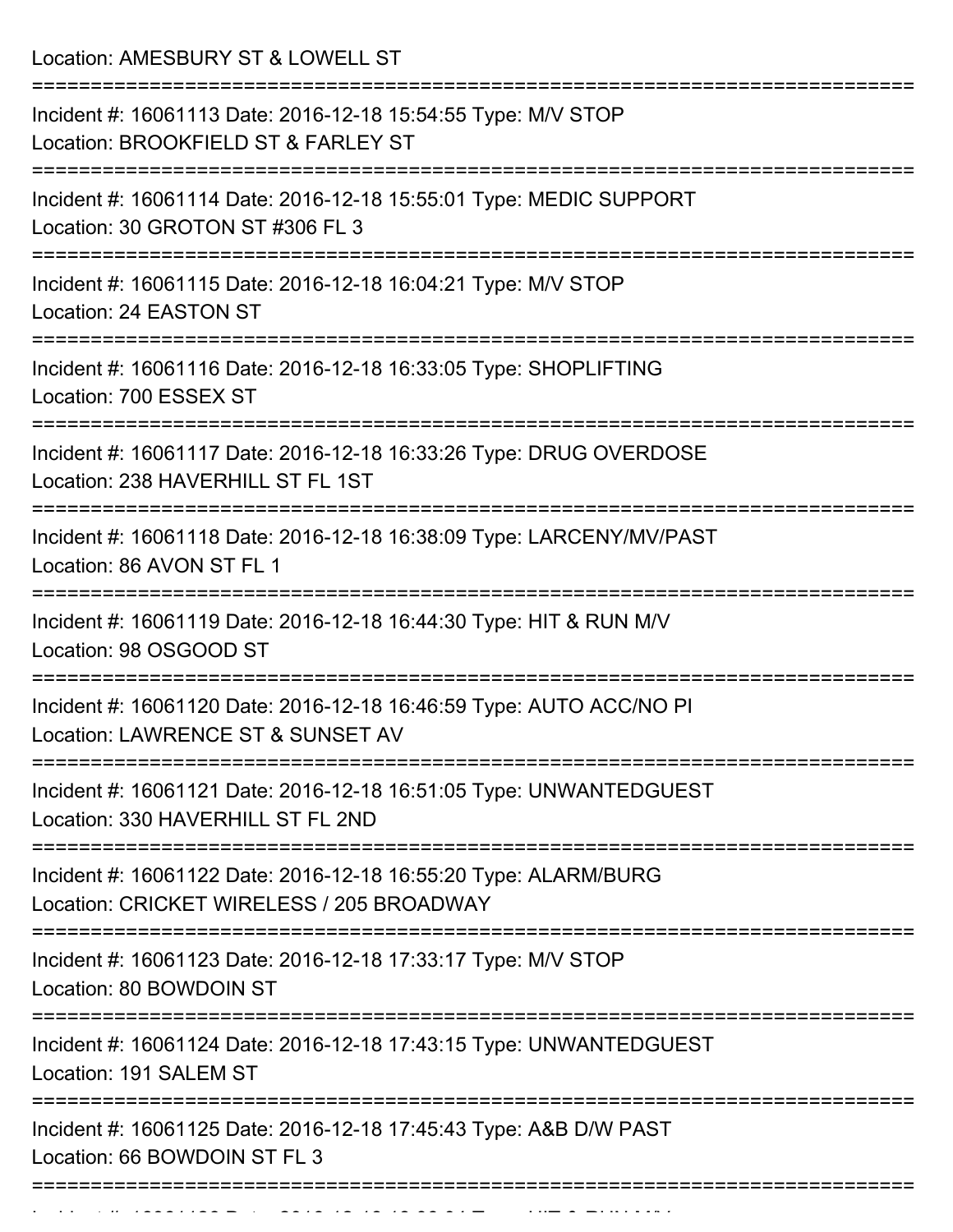Location: WINTHROP AV & N PARISH RD

| Incident #: 16061127 Date: 2016-12-18 18:09:43 Type: ALARM/BURG<br>Location: 205 BROADWAY                    |
|--------------------------------------------------------------------------------------------------------------|
| Incident #: 16061128 Date: 2016-12-18 18:11:22 Type: M/V STOP<br>Location: MYRTLE ST & WILLOW ST             |
| Incident #: 16061129 Date: 2016-12-18 18:20:59 Type: M/V STOP<br>Location: BROADWAY & LAKE ST                |
| Incident #: 16061130 Date: 2016-12-18 18:22:42 Type: SUICIDE ATTEMPT<br>Location: GENERAL ST & PROSPECT ST   |
| Incident #: 16061131 Date: 2016-12-18 18:25:31 Type: 911 HANG UP<br>Location: 142 BEACON AV<br>------------- |
| Incident #: 16061132 Date: 2016-12-18 18:32:46 Type: M/V STOP<br>Location: BROADWAY & WATER ST               |
| Incident #: 16061133 Date: 2016-12-18 18:43:12 Type: M/V STOP<br>Location: BROADWAY & MANCHESTER             |
| Incident #: 16061134 Date: 2016-12-18 18:48:33 Type: M/V STOP<br><b>Location: METHUEN ST</b>                 |
| Incident #: 16061135 Date: 2016-12-18 18:54:11 Type: M/V STOP<br>Location: ESSEX ST & JACKSON ST             |
| Incident #: 16061136 Date: 2016-12-18 18:58:27 Type: MISSING PERS<br>Location: 12 GREEN ST                   |
| Incident #: 16061137 Date: 2016-12-18 19:04:38 Type: MEDIC SUPPORT<br>Location: PARK ST & TRENTON ST         |
| Incident #: 16061138 Date: 2016-12-18 19:38:37 Type: M/V STOP<br>Location: 40 SALEM ST                       |
| Incident #: 16061139 Date: 2016-12-18 19:43:05 Type: ALARM/BURG<br>Location: DUNKIN DONUTS / 608 S UNION ST  |
|                                                                                                              |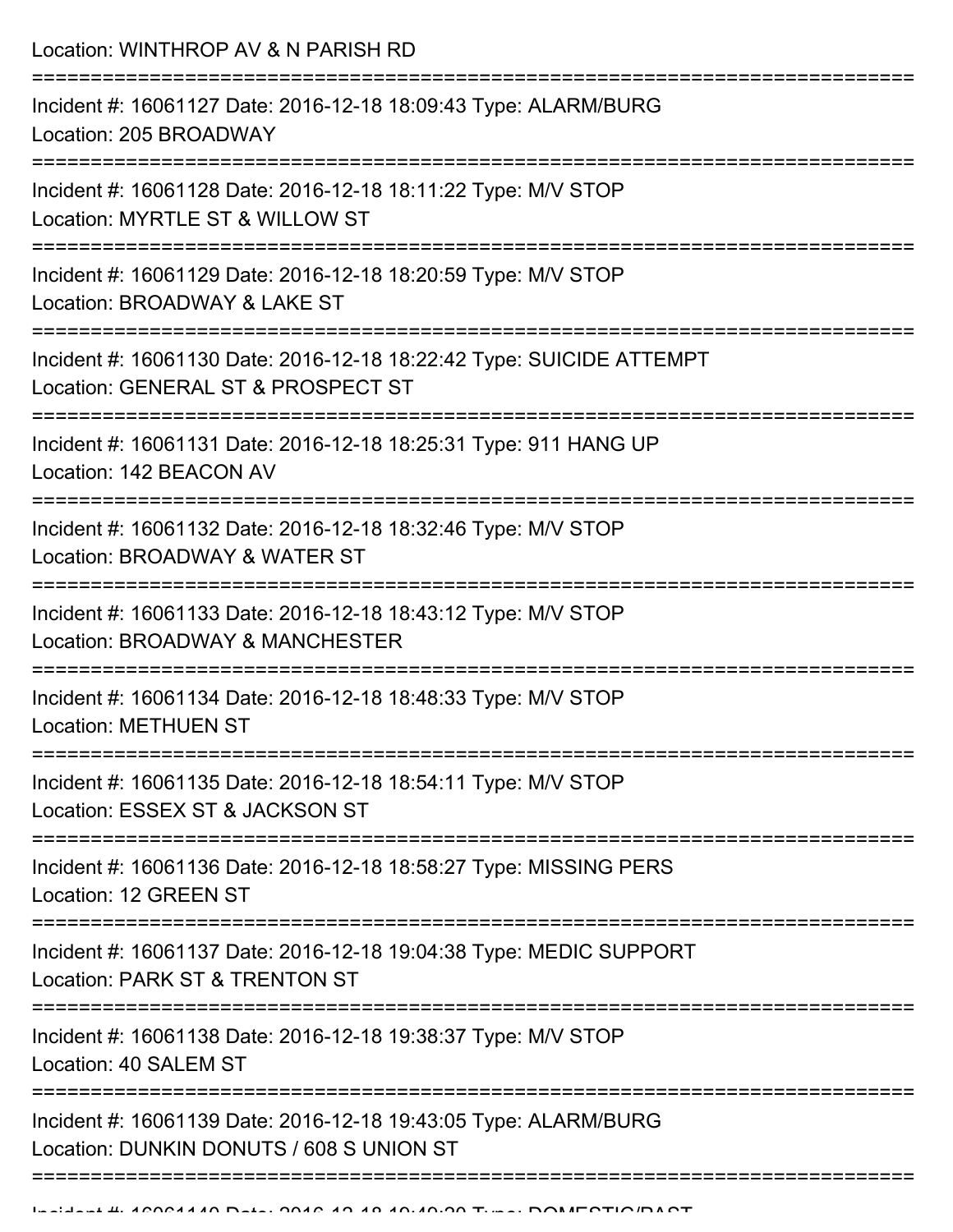| Location: 35 BROOK ST FL 2                                                                                                |
|---------------------------------------------------------------------------------------------------------------------------|
| Incident #: 16061141 Date: 2016-12-18 19:54:51 Type: ALARM/BURG<br>Location: 280 MERRIMACK ST                             |
| Incident #: 16061142 Date: 2016-12-18 19:59:15 Type: MV/BLOCKING<br><b>Location: 9 TRENTON ST</b>                         |
| Incident #: 16061143 Date: 2016-12-18 20:02:34 Type: MAL DAMAGE<br>Location: 74 AMES ST                                   |
| Incident #: 16061144 Date: 2016-12-18 20:07:05 Type: ALARM/BURG<br>Location: ADVANCED AUTO PARTS / 183 BROADWAY           |
| Incident #: 16061145 Date: 2016-12-18 20:11:45 Type: DOMESTIC/PROG<br>Location: 405 HAVERHILL ST FL 3                     |
| Incident #: 16061146 Date: 2016-12-18 20:33:58 Type: M/V STOP<br>Location: LOWELL ST & OXFORD ST                          |
| Incident #: 16061148 Date: 2016-12-18 20:54:14 Type: MEDIC SUPPORT<br>Location: 205 BROADWAY                              |
| Incident #: 16061147 Date: 2016-12-18 20:54:29 Type: ALARM/BURG<br>Location: DREAM TEAM BARBER SHOP / 208 BROADWAY        |
| Incident #: 16061149 Date: 2016-12-18 20:55:27 Type: UNKNOWN PROB<br>Location: 220 MERRIMACK ST #531                      |
| Incident #: 16061150 Date: 2016-12-18 21:09:04 Type: ALARM/BURG<br>Location: SOUTH LAWRENCE EAST SCHOOL / 165 CRAWFORD ST |
| Incident #: 16061151 Date: 2016-12-18 21:17:08 Type: NOISE ORD<br>Location: ERVING AV & ROBINSON CT                       |
| Incident #: 16061152 Date: 2016-12-18 21:36:47 Type: NOISE ORD<br>Location: 139 HIGH ST                                   |
| Incident #: 16061153 Date: 2016-12-18 21:44:58 Type: M/V STOP<br>Location: BRADFORD                                       |
| Incident #: 16061151 Dete: 2016 10 10 21:40:10 Type: MALCTOD                                                              |

Incident #: 16061154 Date: 2016-12-18 21:49:19 Type: M/V STOP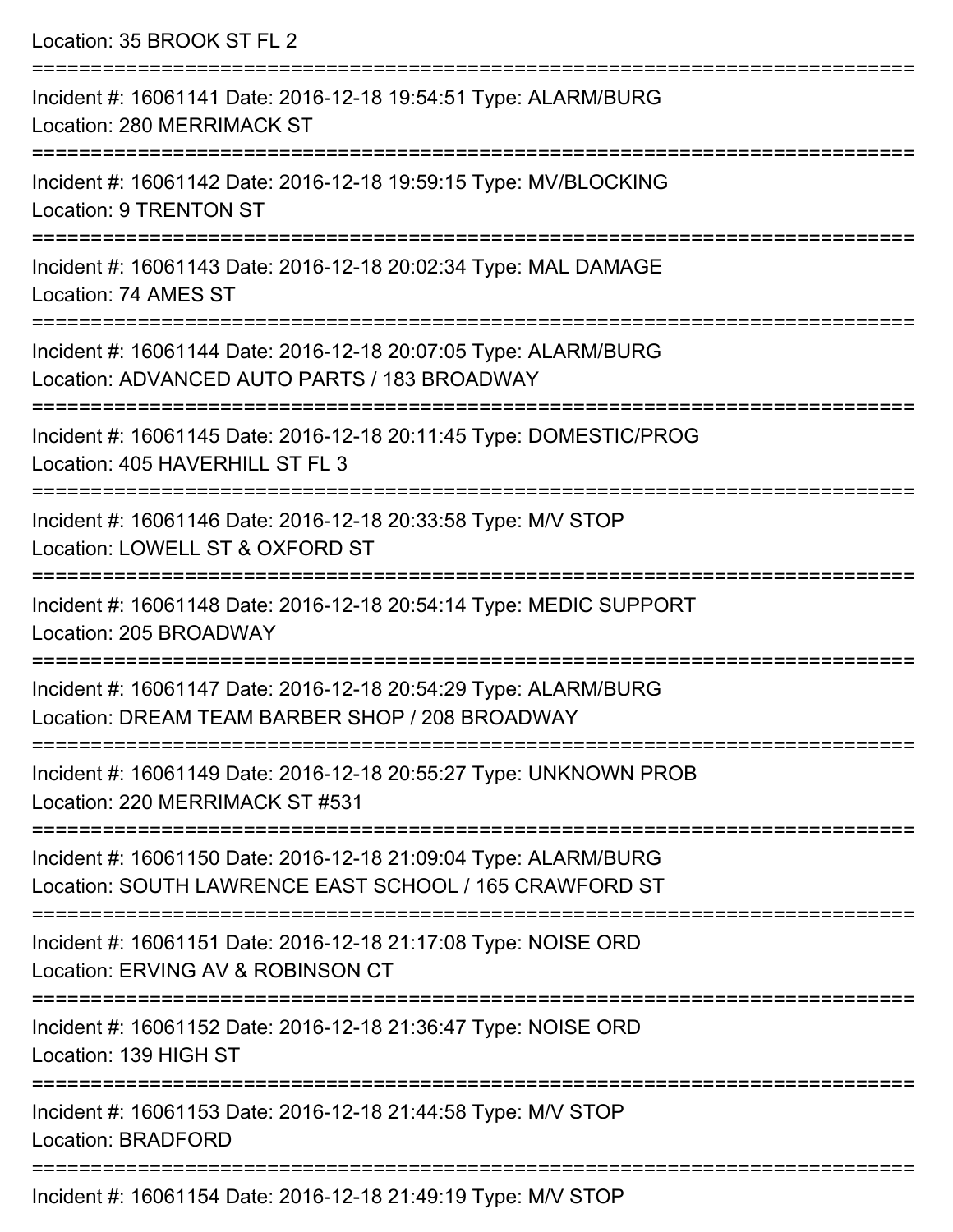| Incident #: 16061155 Date: 2016-12-18 22:05:38 Type: HIT & RUN M/V<br>Location: LAWRENCE ST & LEXINGTON ST |
|------------------------------------------------------------------------------------------------------------|
| Incident #: 16061156 Date: 2016-12-18 22:19:46 Type: M/V STOP<br>Location: HAMPSHIRE ST & HAVERHILL ST     |
| Incident #: 16061157 Date: 2016-12-18 22:23:29 Type: ALARM/BURG<br>Location: 334 LAWRENCE ST               |
| Incident #: 16061158 Date: 2016-12-18 22:27:08 Type: M/V STOP<br>Location: HAVERHILL ST & NEWBURY ST       |
| Incident #: 16061159 Date: 2016-12-18 22:31:07 Type: M/V STOP<br>Location: ESSEX ST & LAWRENCE ST          |
| Incident #: 16061160 Date: 2016-12-18 22:31:54 Type: NOISE ORD<br>Location: 30 MARGIN ST FL 1              |
| Incident #: 16061161 Date: 2016-12-18 22:37:22 Type: HIT & RUN M/V<br>Location: EUTAW ST & FERN ST         |
| Incident #: 16061162 Date: 2016-12-18 22:38:09 Type: MEDIC SUPPORT<br>Location: BROADWAY & LOWELL ST       |
| Incident #: 16061163 Date: 2016-12-18 22:39:51 Type: M/V STOP<br>Location: CANAL ST & UNION ST             |
| Incident #: 16061164 Date: 2016-12-18 22:53:46 Type: M/V STOP<br>Location: BERKELEY ST & E HAVERHILL ST    |
| Incident #: 16061165 Date: 2016-12-18 22:57:25 Type: NOISE ORD<br>Location: 62 HAMPSHIRE ST #2B            |
| Incident #: 16061166 Date: 2016-12-18 22:58:35 Type: B&E/MV/PAST<br>Location: 505 BROADWAY                 |
| Incident #: 16061167 Date: 2016-12-18 23:00:24 Type: SUS PERS/MV<br>Location: 145 E HAVERHILL ST           |
| Incident #: 16061168 Date: 2016-12-18 23:09:27 Type: NOISE ORD                                             |